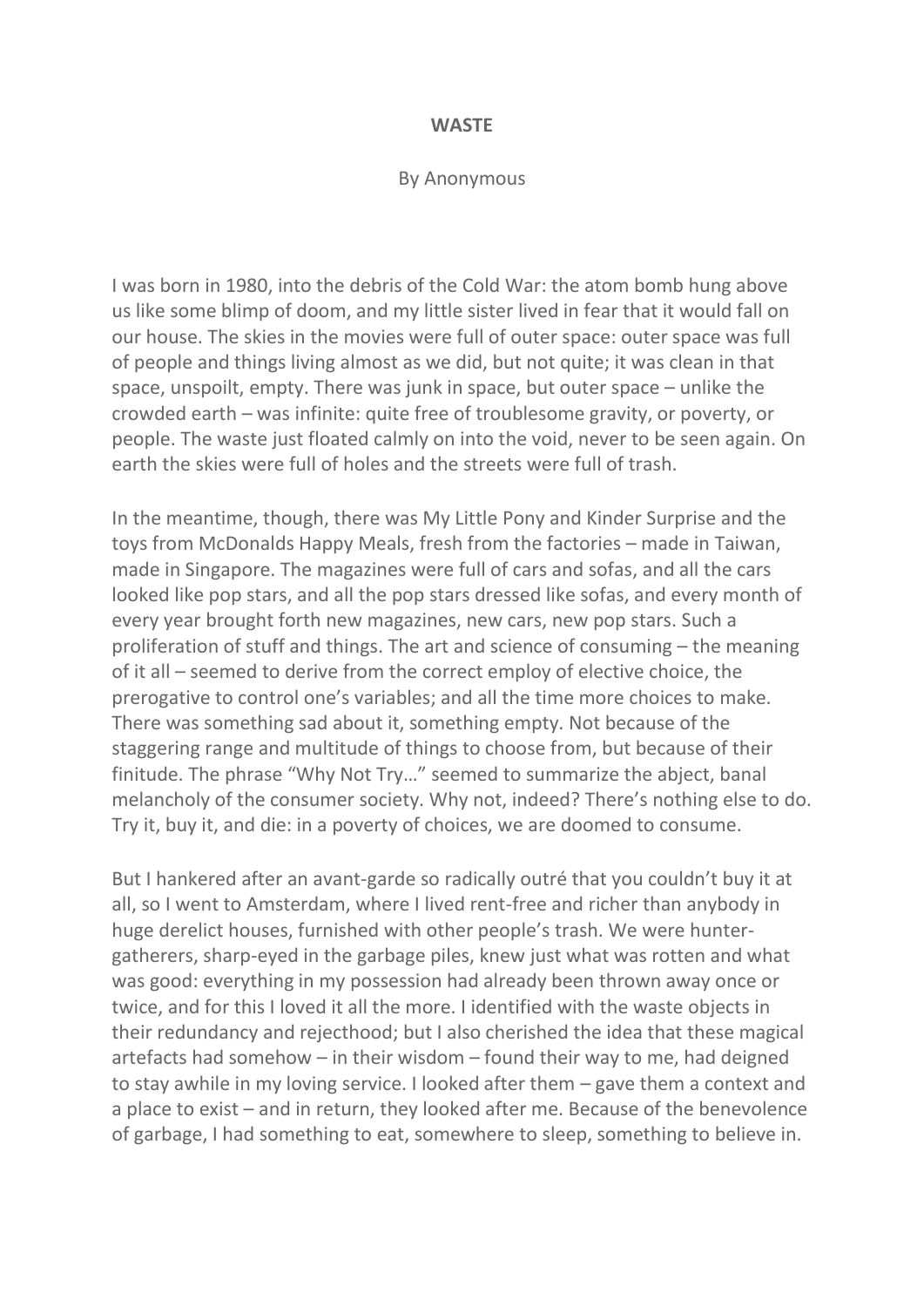Visualize a toy store or retailer of consumer electronics, or a high street franchise selling fashionable clothes. New stuff and things: so many things. Fresh from the pages of magazines and ready to be put away in the space-saving storage units of Britain and America. "Modernity is a condition of compulsive, and addictive, designing." (Bauman: p.30: 2004) But, "Where there is design, there is waste." 'Inbuilt obsolescence' is only partially related to production values and product quality; it is also a necessary function of the consumption cycle for toys, electronics and high fashion clothing, all of which will be done with, played out, or obsolete within a year.

Waste is an integral by-product of the affluent liquid-modern lifestyle, but this lifestyle is built partially on the principle of control –- the armed big brother of choice. By controlling all possible variables we have done away with nature as it once existed, and now all that is left of nature is our own waste – piling up on every side, running in every stream, seeping through the cracks in our culture. We mistrust the inherent nature of waste and dirt: entropic, organic, terrifyingly foreign, it threatens the very foundation upon which the Modern Constitution is built – of Fortschritt Uber Alles, and then, later, Buy-Til-U-Die, which has retained its hold on society (in the absence of anything new, since nothing can ever be new again) up until now. And although there is nothing new under the sun, there's no end to the fresh stuff and things popping off the production lines, and since that's all we have to define ourselves by – as useful members of a consumer society – the cycle continues.

The waste – and by this I mean stuff and things, terms and definitions, regurgitations, signifiers that have outgrown their significance, the dead relics of deities nobody believes in anymore – is what we inherit. It is what will outlive us all. Built-in obsolescence has landed us with an uncomfortable forever the like of which we have never seen in human history, and now it's what we have – it's all we have – it is the foundation on which we must build. It is our story, our past and our future. Ground zero: we begin at the end.

"There can be no artistic workshop without a rubbish heap," writes Zygmunt Bauman (p.22: 2004), "This however makes waste into an indispensable ingredient of the creative process. More: it endows waste with an awesome, truly magic power, equivalent to that of the alchemists' philosopher's stone -– the power of a wondrous transmutation of base, paltry and menial stuff into a noble, beautiful and precious object. Waste is simultaneously divine and satanic. It is the midwife of all creation -– and its most formidable obstacle."Moreover, the obsolete article carries a special aura of authenticity in a virtual world: that of the subjective narrative. "The authenticity of a thing is the essence of all that is